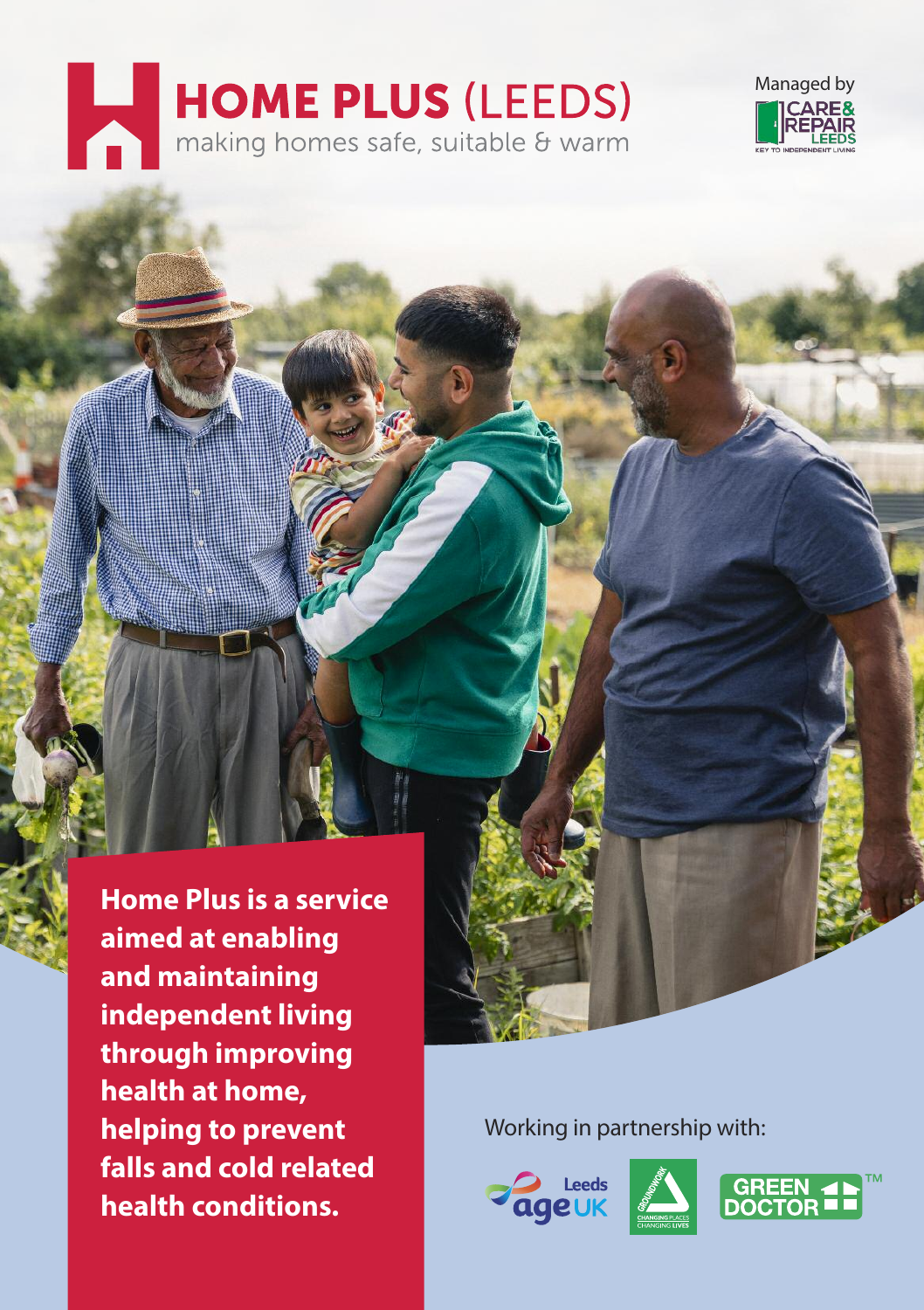# **Who is Home Plus for?**

## **Home Plus is for people:**

- <sup>l</sup> **Who could be at serious risk of falls**
- <sup>l</sup> **Who are struggling to heat their home or to pay heating bills**
- <sup>l</sup> **Who need help with repairs that are causing <sup>a</sup> hazard in their home**
- <sup>l</sup> **Who need information and advice to maintain independence**



## **What does Home Plus provide?**

Comprehensive home assessment to identify client needs

- **•** Free rails and equipment to reduce the risk of and prevent falls (any tenure).
- **Free** servicing and repairs to existing heating and hot water systems (homeowners).
- CO-detectors and emergency heating.
- Assistance with hazard repairs for homeowners.
- **Free** independent support, information and advice on switching tariffs and energy

suppliers/dealing with energy debts/help to claim Warm Home Discount/support to apply for priority register (any tenure).

- $\bullet$  Installation of free simple energy-saving devices such as energy-efficient light bulbs/ draughtproofing/reflective radiator panels (any tenure).
- **•** Information, advice and assistance with benefits like Attendance Allowance, Pension Credit and Housing Benefit.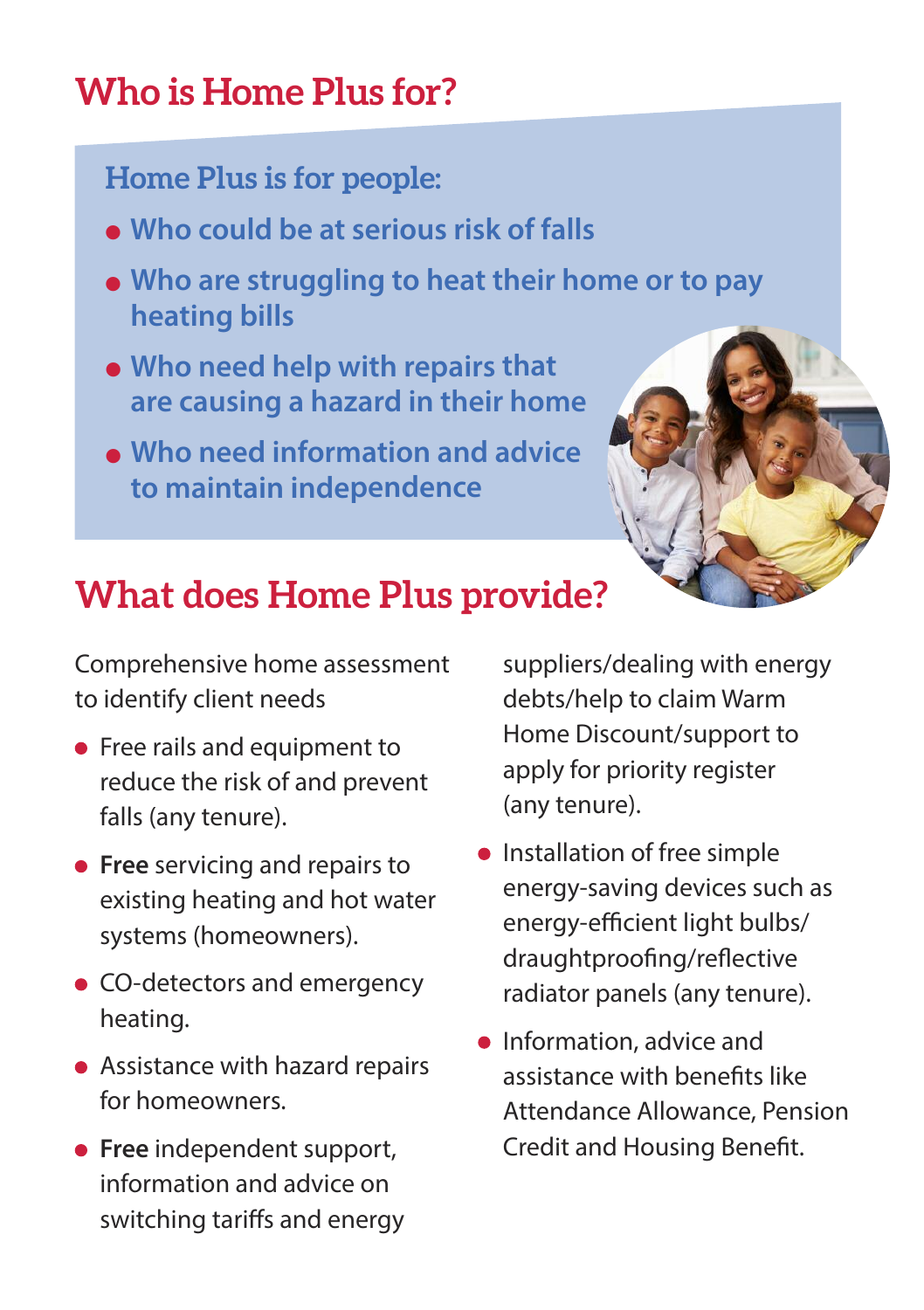# **Who qualifies for the service?**

#### **Falls Prevention (any tenure)**

Must be aged 18years and over and meet at least one of the criteria from Group A and one from Group B to qualify for an assessment.

#### **GROUP A**

- To prevent admission to hospital/care home
- To prevent the need for an existing care package to be increased
- To enable hospital discharge (if yes, no need to complete Group B).

#### **GROUP B**

- Risk of falls where there is evidence of previous recurrent falls
- $\bullet$  Inability of a person to use the toilet
- **•** Impact of rapidly deteriorating health conditions
- **Impact of an end of life** health condition.

### **Energy Efficiency and Heating (any tenure)**

Household income of less than £21,000, and savings of less than £16,000, **and**

- Over 65 years of age **or**
- Expecting or have dependent children up to 18years living in the same property **or**
- Has a disability or long-term health condition (e.g. respiratory, cardio-vascular illness, arthritis, diabetes or enduring mental health.

(Service is for people whose Council tax bill comes from Leeds City Council).